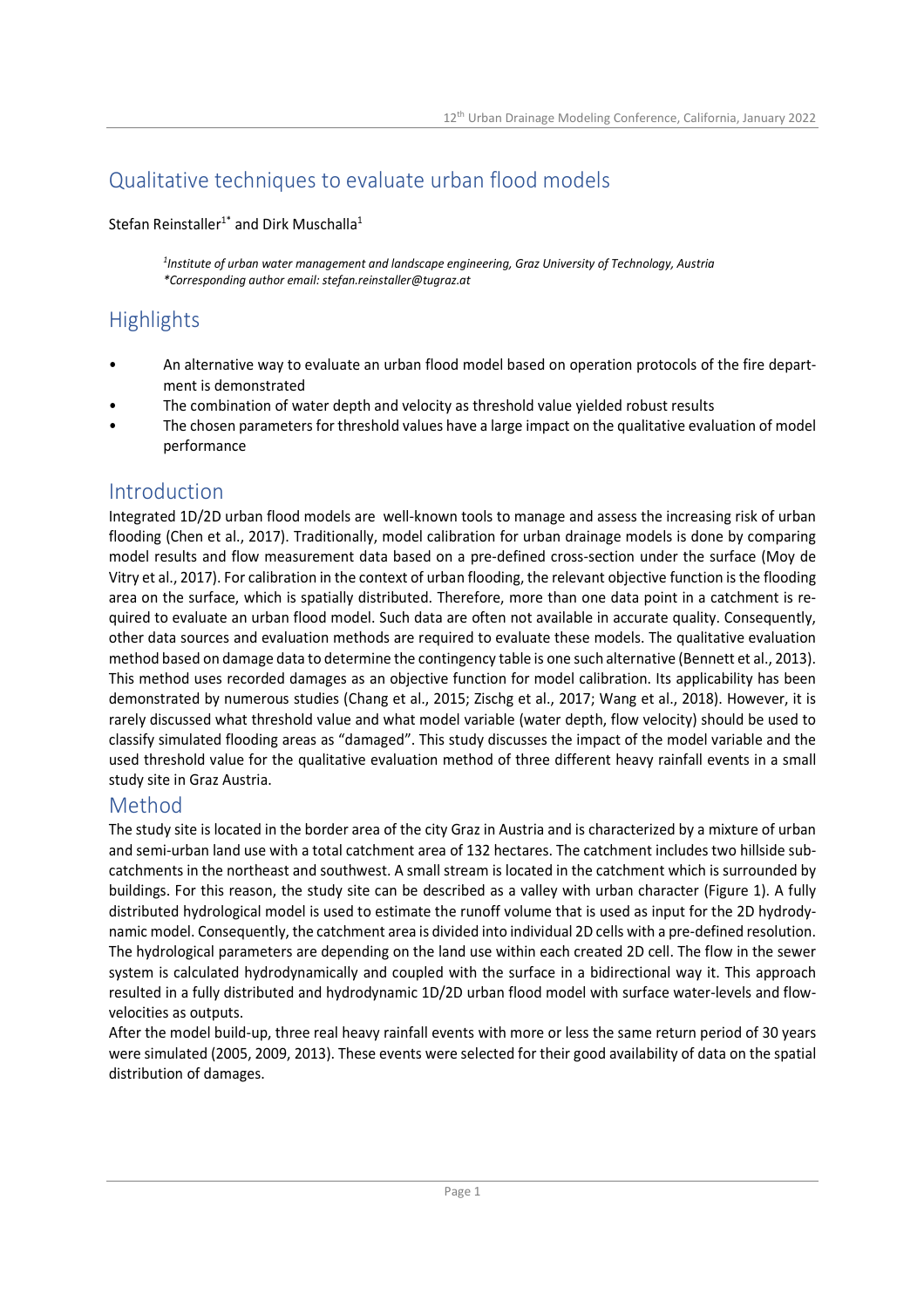From the 1D/2D urban flood model, damages are estimated by comparing model parameters to a threshold parameter and value. The suitability of different threshold parameters and values was evaluated using a contingency table that compares simulated with recorded damages (true positive (TP), false negative (FN), false positive (FP), true negative (TN) ) (Casati et al., 2008; Bennett et al., 2013). Three objective values were selected to evaluate the threshold values suitability: i) model accuracy, ii) bias score and iii) success index.

Different threshold values and parameters (water depth [m], flow velocity [m/s] and combination of both [m<sup>2</sup>/s]) were tested within realistic ranges that were taken from existing hazard curves (Ball et al., 2019).



**Figure 1.** Study site Annabach including the land-cover distribution (A) which is differentiated in hillside and flatland area to define the hydrological parameters (roughness, losses and infiltration parameter) and the basic form of the contingency table (B) for the qualitative evaluation approach

## Results and discussion

Each simulated heavy rainfall event has similar return periods and event durations. Therefore, the optimum threshold values for each event are expected to not vary strongly. BIAS values, model accuracy and success index were highly sensitive to threshold values when only one model variable was used. While a water depth of 0.05 m or a flow velocity of 0.1 m/s as threshold value resulted in a BIAS of 100, a value of 1.2 m or 2 m/s results in a BIAS of 4. The combined index, using both model variables reacted less sensitive. The fitness parameters resulting from different threshold parameters and values can be seen in Figure 3.

Since the combined threshold value showed the least sensitivity to varying values, it was decided to use the combined threshold value for further analysis. The optimal threshold values for all three events were identified: i) 0,43 m<sup>2</sup>/s (2005 event); ii) 0,36 m<sup>2</sup>/s (2009 event); iii) 0,3 m<sup>2</sup>/s (2013 event) (Figure 2). The objective values in each event demonstrate an accurate model performance, although the model tends to overestimate the damages (Bias between 4 and 10). The threshold values are within the realistic range of hazard curves proving the combined threshold parameter suitable to evaluate an urban flooding model qualitatively. The initial assumption that the optimum threshold values for the selected events should be in the same order of magnitude was thus confirmed.



**Figure 2**: The ideal threshold values of the objective values depending on the mean Xopt value including an evaluation scale (blue: satisfying results, grey: unsatisfied result) and the corresponding flooding maps with the combined model variable (d\*v) as the best model variable to detect the flooding damages of each event (A) event 2005, B) event 2009, C) event 2013)

## Conclusions and future work

The main output of the presented study is the sensitivity of the parameter chosen as a threshold value to evaluate an urban flood model qualitatively. Especially when using only the single model variables water depth or flow velocity as threshold values to assess damages, large differences to the qualitative objective functions are